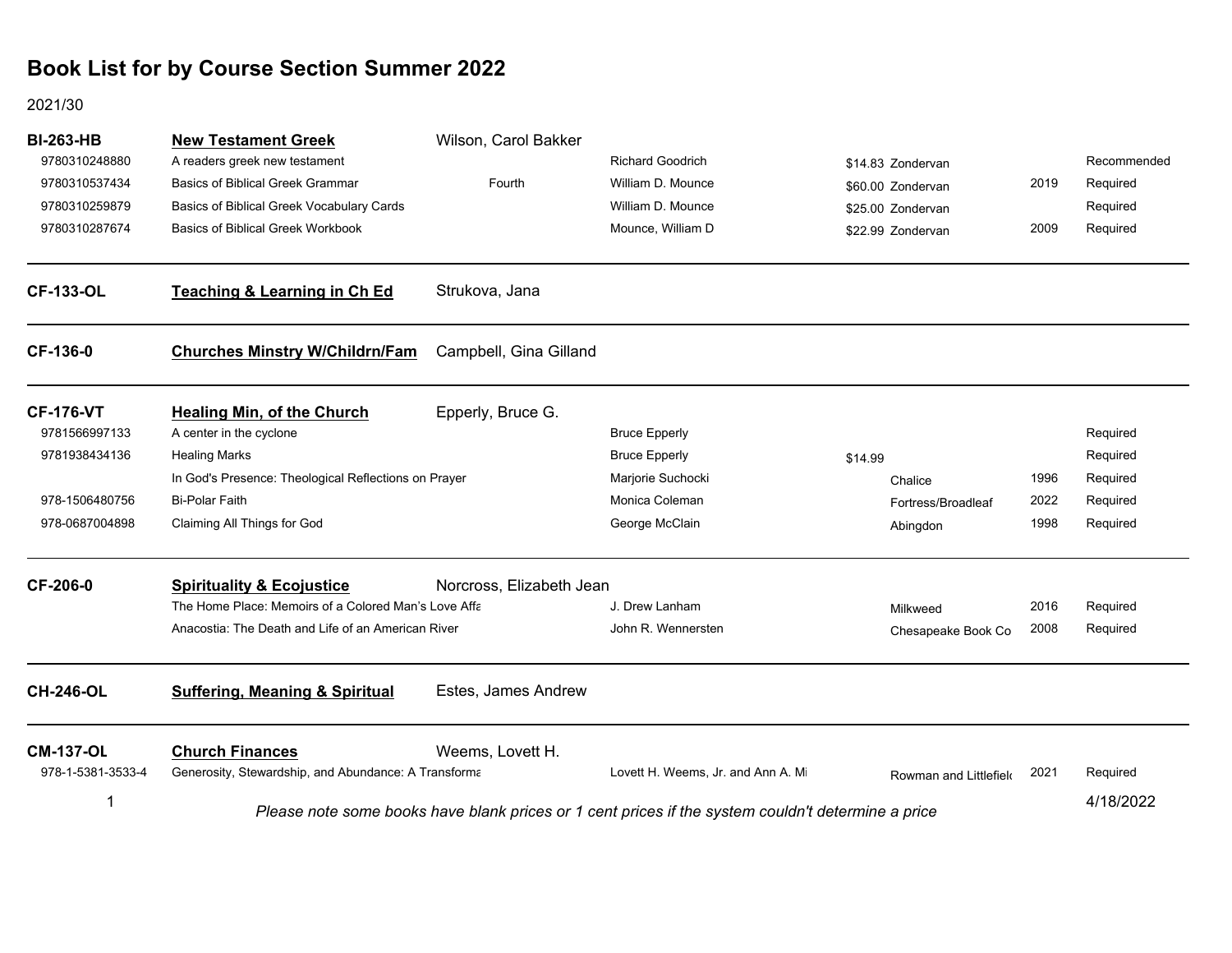#### 2021/40

| <b>CM-142-OL</b><br>978-1-5381-3533-4 | <b>Healthy Stewardshp Local Chrch</b><br>Michel, Ann A.<br>Generosity, Stewardship, and Abundance: A Transforma | Lovett H. Weems, Jr. and Ann A. Mi | Rowman and Littlefield         | 2021 | Required  |
|---------------------------------------|-----------------------------------------------------------------------------------------------------------------|------------------------------------|--------------------------------|------|-----------|
| <b>CM-147-VT</b>                      | <b>Community Econ Development</b><br>Kresta, Dave                                                               |                                    |                                |      |           |
| 9781725275164                         | Jesus on Main Street: Good News Through Community                                                               | David E. Kresta                    | \$26.00 Cascade                | 2021 | Required  |
| 9780800623296                         | <b>God The Economist</b>                                                                                        | M. Douglas Meeks                   | \$28.00 Fortress               | 1989 | Required  |
| <b>CM-154-OL</b>                      | Lemaster-Smith, Jonathan<br><b>Ministry in Rural Ctxt</b>                                                       |                                    |                                |      |           |
| 978-1509529865                        | Rural People in the 21st Century: Resilience and Transfi Second                                                 | Kai A. Schafft and David L. Brown  | \$29.95 Polity                 | 2018 | Required  |
| 978-1538135242                        | Reclaiming Rural: Building Thriving Rural Congregations 1st                                                     | Allen T. Stanton                   | \$24.00 Rowman and Littlefield | 2021 | Required  |
| 978-1536212105                        | Rural Voices: 15 Authors Challenge Assumptions About 1st                                                        | Nora Shalaway Carpenter            | \$11.89 Candlewick             | 2020 | Required  |
| 978-1786223395                        | Crowning the Year: Liturgy, theology and ecclesiology fo 1st                                                    | Tom Clammer                        | \$23.99 Canterbury Press Non   | 2021 | Required  |
| <b>CM-251-K</b>                       | Chang, Paul<br><b>Polity: United Methodist Chch</b>                                                             |                                    |                                |      |           |
| <b>CM-251-VT</b>                      | Parks, Lewis A.<br><b>Polity: United Methodist Chch</b>                                                         |                                    |                                |      |           |
| 9781501833212                         | The Book of Discipline of The United Methodist Church:                                                          |                                    | \$23.99 United Methodist Publ  | 2017 | Required  |
| 9781945935121                         | Quick and Easy Guide to United Methodist Polity                                                                 | Anne L. Burkholder & Thomas W. E.  | <b>Higher Education and</b>    | 2018 | Required  |
| 978-1950899579                        | What's Next: Twenty-Two United Methodist Leaders Dis-                                                           | Kevin Slimp                        | Market Square Publish          | 2022 | Required  |
| <b>CM-270-VT</b>                      | Miller, Heidi<br><b>Praxis of Holistic Evangelism</b>                                                           |                                    |                                |      |           |
| 9780801013133                         | The Great Emergence                                                                                             | Phyllis Tickle                     | \$12.25 Baker Books            | 2008 | Required  |
| 9781579109287                         | Liberating News: A Theology of Contextual Evangelization                                                        | Orlando E. Costas                  | \$25.00 Wipf and Stock         | 2002 | Required  |
| 9781426711374                         | The Celtic Way of Evangelism: How Christianity Can Re 10th Anniversary Ed George Hunter                         |                                    | \$16.79 Abingdon               | 2010 | Required  |
| $\overline{2}$                        | Please note some books have blank prices or 1 cent prices if the system couldn't determine a price              |                                    |                                |      | 4/18/2022 |

4/18/2022 *Please note some books have blank prices or 1 cent prices if the system couldn't determine a price*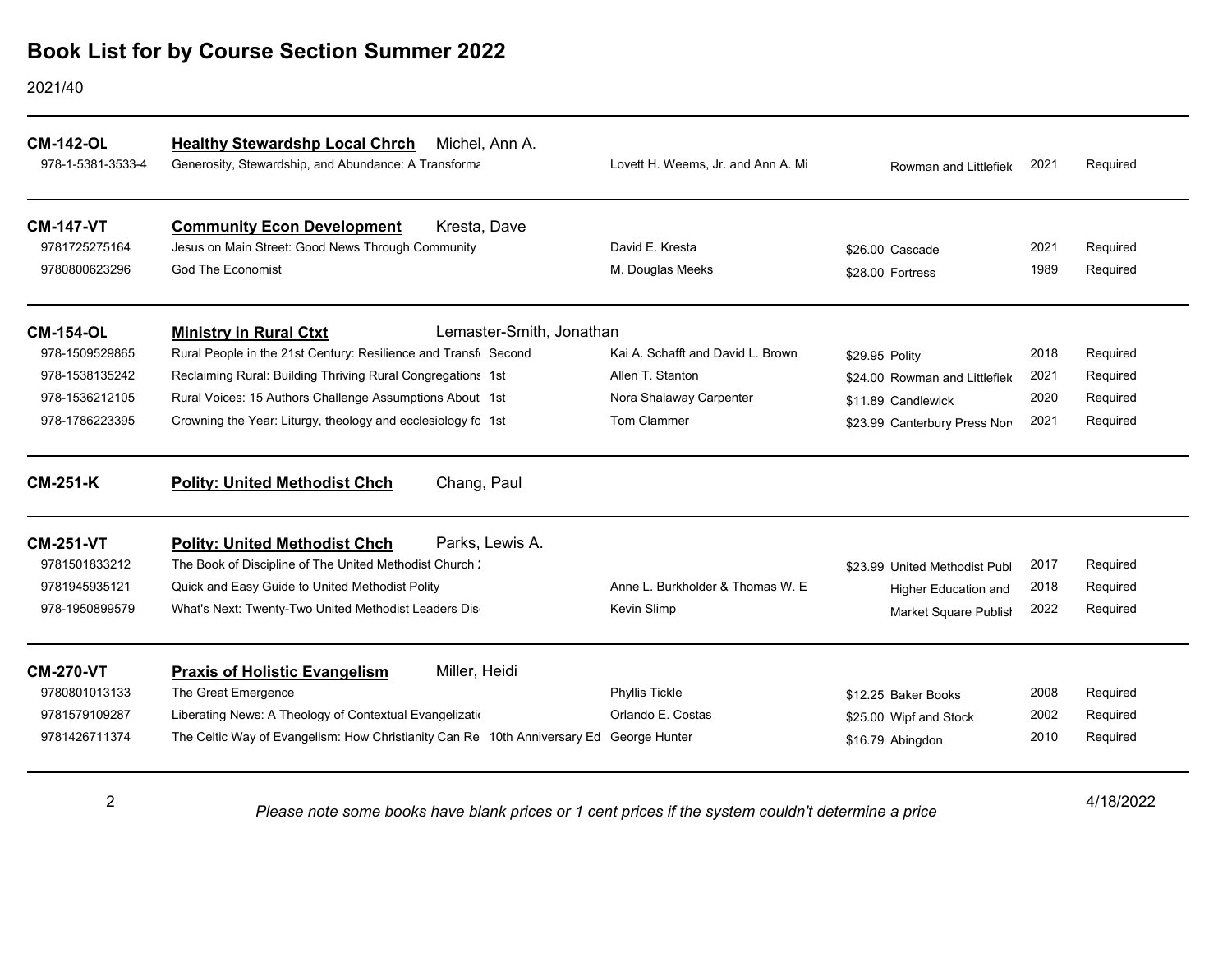2021/30

| EP-498-0         | <b>Nces: Advocacy &amp; Action</b>                            | Parrish, Lorena                                                                                                 |                                  |                                |      |             |
|------------------|---------------------------------------------------------------|-----------------------------------------------------------------------------------------------------------------|----------------------------------|--------------------------------|------|-------------|
| MM-347-0         | <b>Summer PMM I</b>                                           | Works, Nick J.                                                                                                  |                                  |                                |      |             |
| MM-348-0         | <b>Summer PMM II</b>                                          | Works, Nick J.                                                                                                  |                                  |                                |      |             |
| 9781566993609    | Ministry Greenhouse: Cultivating Environments for Pract       |                                                                                                                 | George M. Hillman, Jr.           | \$17.00 The Alban Institute    | 2008 | Recommended |
| 9781566990486    | <b>Basic Steps Toward Ministry</b>                            |                                                                                                                 | Carl S. Dudley                   | \$17.00 Alban Institute        | 1991 | Recommended |
| 9780264671949    | Let's Do Theology: A Pastoral Cycle Resource Book             |                                                                                                                 | Green, Laurie                    | \$95.00 Geoffrey Chapman Pu    | 1994 | Recommended |
| 9781566992305    | Learning While Leading: Increasing Your Effectiveness i First |                                                                                                                 | Farber-Robertson, Anita          | \$14.00 Alban Institute        | 2000 | Required    |
| 9780687383351    | Shared Wisdom: A Guide to Case Study Reflection in M          |                                                                                                                 | Allen, Mahan, and Troxell        | \$19.99 Abingdon Press         | 1993 | Required    |
| 9781566992923    | Reflecting With God: Connecting Faith and Daily Life in :     |                                                                                                                 | Johnson, Abigail                 | \$18.00 Alban Institute        | 2004 | Recommended |
| 9780824514013    | The Art of Theological Reflection                             | First                                                                                                           | DeBeer and Killen                | \$17.95 Crossroad Publishing   | 1994 | Recommended |
| 9780761832645    | Africentric Approaches to Christian Ministry: Strengtheni     |                                                                                                                 | Haney, Marsha and Ronald Peters, | \$38.99 University Press of An | 2006 | Recommended |
| 9781566992565    | Community Ministry: New Challenges, Proven Steps to F         |                                                                                                                 | Dudley, Carl S.                  | \$17.00 Alban Institute        | 2002 | Recommended |
| 9781570756450    | A Sacred Voice Is Calling: Personal Vocation And Socia        |                                                                                                                 | Jean Neafsey                     | \$22.00 Orbis Books            | 2006 | Required    |
| MM-350-0         | <b>PMM: Intercultural Immersion</b>                           | Works, Nick J.                                                                                                  |                                  |                                |      |             |
| PC-201-0         | <b>Intro to Chaplaincy</b>                                    | Primer, Terry-Thomas                                                                                            |                                  |                                |      |             |
| <b>PC-226-VT</b> | <b>Spirituality of PastCr/Cnslng</b>                          | Koppel, Michael S.                                                                                              |                                  |                                |      |             |
| PC-491-0         | <b>Clinical Pastoral Edu 0.5 Unit</b>                         |                                                                                                                 |                                  |                                |      |             |
| PC-493-0         | <b>Clinical Pastoral Edu 1.0 Unit</b>                         |                                                                                                                 |                                  |                                |      |             |
| 3                |                                                               | 4/18/2022<br>Please note some books have blank prices or 1 cent prices if the system couldn't determine a price |                                  |                                |      |             |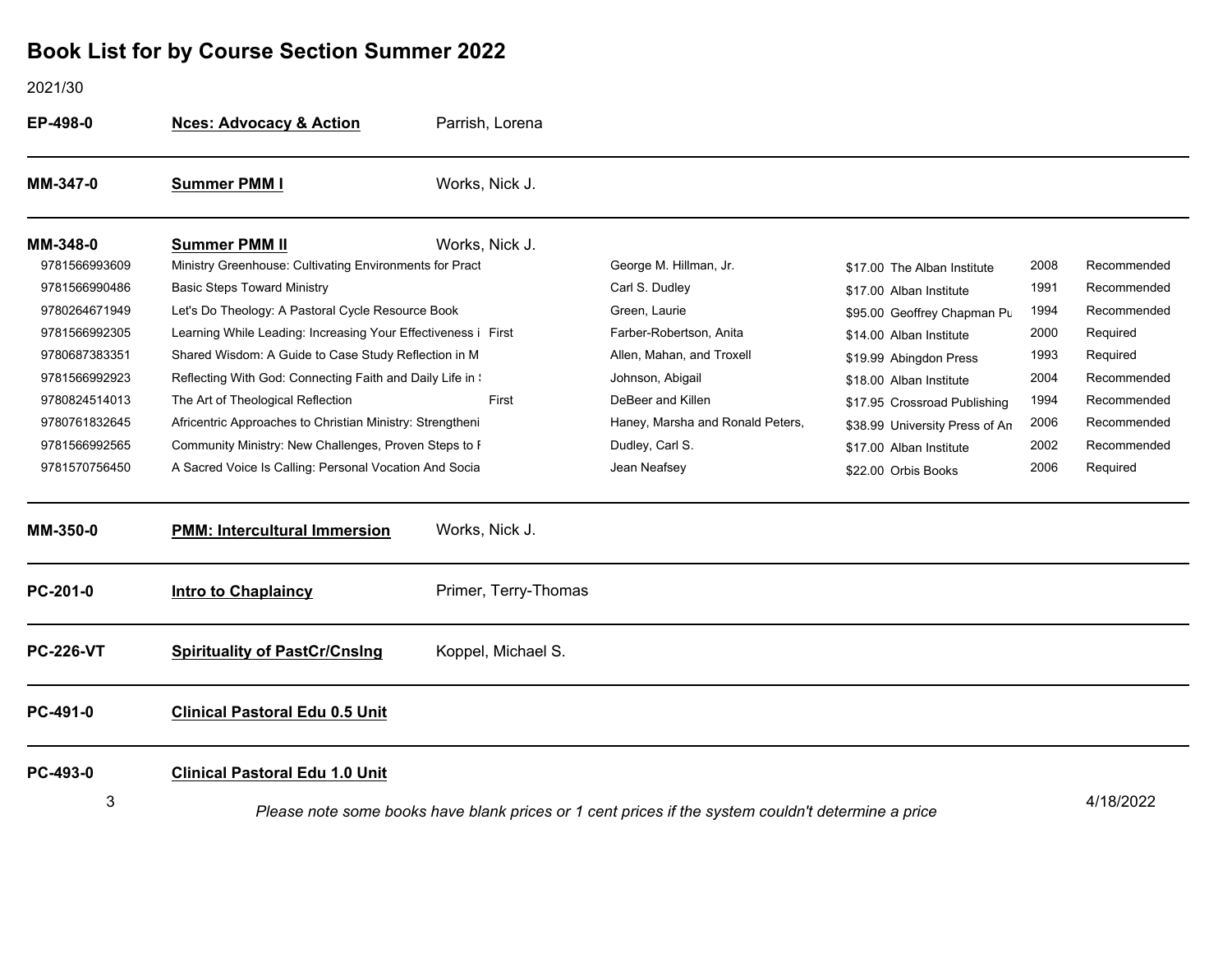#### 2021/30

| PW-301-0                         | <b>Pastoral Liturgics Practicum</b>                                                                                  | Campbell, Gina Gilland |                                                   |                                        |              |                            |
|----------------------------------|----------------------------------------------------------------------------------------------------------------------|------------------------|---------------------------------------------------|----------------------------------------|--------------|----------------------------|
| <b>PW-340-0</b>                  | <b>Preaching Practicum</b>                                                                                           | Cope, Jan Naylor       |                                                   |                                        |              |                            |
| <b>RA-175-0</b><br>9780788011108 | <b>Biblical Storytelling</b>                                                                                         | Radosevic, Tracy A.    |                                                   |                                        |              |                            |
| 9780802868855                    | Preaching Luke's Gospel                                                                                              |                        | Richard A. Jensen<br>Richard Ward, David Trobisch | \$24.95 CSS Publishing Co              | 1997<br>2013 | Recommended<br>Recommended |
| 978-1610977050                   | Bringing the Word to Life: Engaging the New Testament<br>A Breath of Fresh Air: Biblical Storytelling with Prisoners |                        | Amelia C. Boomershine                             | \$18.00 Wm. B. Eerdmans Pul            | 2017         | Recommended                |
| 978-0687-396627                  | Story Journey: An Invitation to the Gospel as Storytelling                                                           |                        | Thomas E. Boomershine                             | Cascade Books                          | 1988         | Required                   |
| 9781556359903                    | The Bible in Ancient and Modern Media                                                                                |                        | Hearon, Holly & Ruge-Jones, Philip                | Abingdon<br>\$23.00 Cascade Books      | 2009         | Required                   |
| 9780874835304                    | <b>Improving Your Storytelling</b>                                                                                   |                        | Doug Lipman                                       | \$14.95 August House                   | 2005         | Required                   |
| 9780800637293                    | Envisioning the Word: The Use of Visual Images in Prea with CD ROM                                                   |                        | Jensen, Richard A                                 | \$16.38 Augsberg Fortress Pre          | 2005         | Recommended                |
| <b>RA-191-VT</b>                 | T.S. Eliot & Search for God                                                                                          | Davis, Deryl A.        |                                                   |                                        |              |                            |
| 9780571225163                    | <b>Complete Poems and Plays</b>                                                                                      |                        | T. S. Eliot                                       | \$17.22 Faber & Faber: Main $\epsilon$ | 2004         | Required                   |
| 0374235139                       | The Poems of T. S. Eliot, vol. I                                                                                     | paperback, 1st         | <b>Ricks and McCue</b>                            | \$19.36 Farrar, Straus and Gir         | 2018         | Recommended                |
| 9781561012855                    | Redeeming Time: T.S. Eliot's Four Quartets                                                                           |                        | Kenneth Paul Kramer                               | \$14.96 Cowley Publications            | 2007         | Recommended                |
| 9780156806541                    | Selected Prose of T.S. Eliot                                                                                         |                        | Eliot and Kermode, ed.                            | \$10.43 Mariner Books                  | 1975         | Required                   |
| 9780393320930                    | T.S. Eliot: An Imperfect Life                                                                                        |                        | Lyndall Gordon                                    | \$16.46 W. W. Norton & Comp            | 1999         | Required                   |
| <b>ST-180-OL</b>                 | <b>Philosophy for Theology</b>                                                                                       | Dreisbach, Christopher |                                                   |                                        |              |                            |
| 9780664231804                    | Philosophy for Understanding Theology, Second Edition Second                                                         |                        | Springsted and Allen                              | \$30.00 Westminster John Kno           | 2007         | Required                   |
| 9780664252083                    | Primary Readings in Philosophy for Understanding Theo                                                                |                        | Springsted and Allen                              | \$30.00 Westminster John Kno           | 1992         | Required                   |
| <b>ST-247-VT</b>                 | <b>Thurman: Mystic, Prophet, Theo</b>                                                                                | Hunt, C. Anthony       |                                                   |                                        |              |                            |
| 4                                | Please note some books have blank prices or 1 cent prices if the system couldn't determine a price                   |                        |                                                   |                                        | 4/18/2022    |                            |